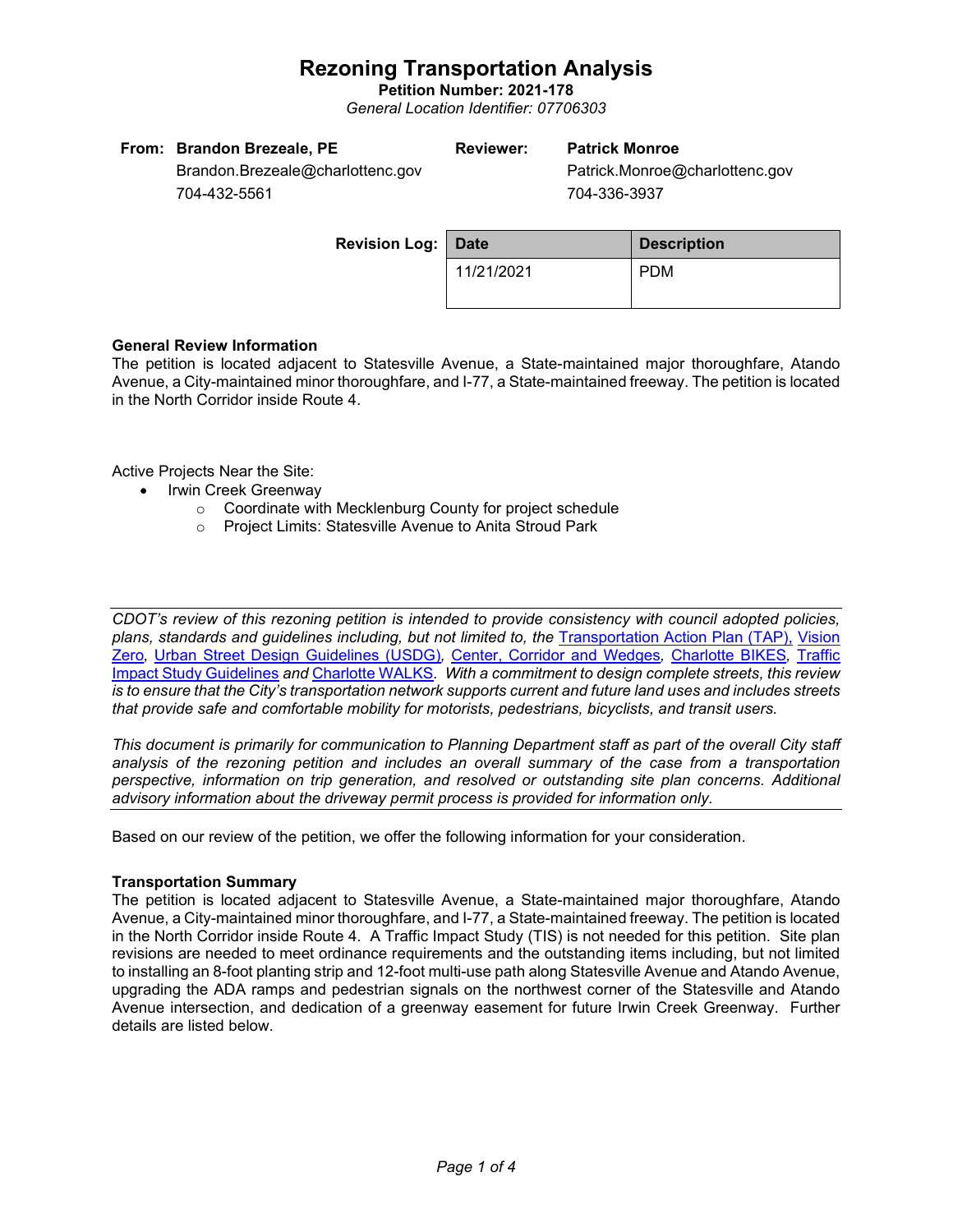**Petition Number: 2021-178** *General Location Identifier: 07706303*

## **Trip Generation**

| <b>Scenario</b>     | <b>Land Use</b>                   | <b>Intensity</b> | <b>Trip Generation</b><br>(vehicle<br>trips/day) | <b>Source</b>                     |
|---------------------|-----------------------------------|------------------|--------------------------------------------------|-----------------------------------|
| <b>Existing Use</b> | Vacant                            | None             |                                                  | <b>Tax Record</b>                 |
| <b>Entitled Use</b> | Warehouse<br>$(I-1 10.3 acres)$   | 103,000 SF       | 1,230                                            | General guidance<br>from planning |
|                     | Apartments<br>(R-22MF 8.54 acres) | 187 Units        |                                                  |                                   |
| Proposed Use        | Apartments                        | 350 Units        | 1,910                                            | Site Plan: 7/6/2021               |

## **Provide comments to the specified comments below.**

### **Outstanding Issues Strikethrough = Resolved**

- 1. **Curbline:** The proposed zoning district has a setback measured from back of the existing or proposed future curbline.
	- a. **Statesville Avenue:** Location of existing curb and gutter is in the future location.
	- b. **Atando Avenue:** Location of existing curb and gutter is in the future location.

Label and dimension the curb and gutter from the centerline for each road on the site plan.

## 2. **Traffic Study: (Choose One)**

A Traffic Impact Study (TIS) is not necessary for the complete review of this petition due to the site generating less than 2,500 daily trips. If during the permitting process the site generates more than 2,500 daily trips, then a traffic study will be required.

- 3. Revise site plan and conditional note(s) to commit to dedicate 28 feet of right-of-way from the road centerline of Whittington Street. The site plan shall label and dimension the right-of-way from the road centerline.
- 4. Revise site plan to label and dimension right-of-way on Statesville Avenue and Atando Avenue.
- 5. The proposed dwelling units exceeds 12 per acre. Per Chapter 20 Subdivision ordinance, site plan and conditional note(s) revisions are needed to commit to construct an 8-foot planting strip, and 12-foot multi-use path along Statesville Avenue and Atando Avenue. The wider sidewalk also meets the Charlotte WALKS Policy and Charlotte BIKES Policies.
- 6. Coordinate sidewalk and bicycle facilities along Statesville Avenue with NCDOT.
- 7. Coordinate site access on Statesville Avenue with NCDOT.
- 8. Revise site plan and conditional notes to commit to installing two ADA compliant curb ramps and APS pushbuttons for pedestrian signals on the northwest corner of the Statesville Avenue and Atando Avenue intersection.
- 9. Revise site plan to install curb and gutter along property frontage of Whittington Street per Chapter 19 and Chapter 20. Refer to CLDSM U-02 for Local Residential Medium Street cross-section.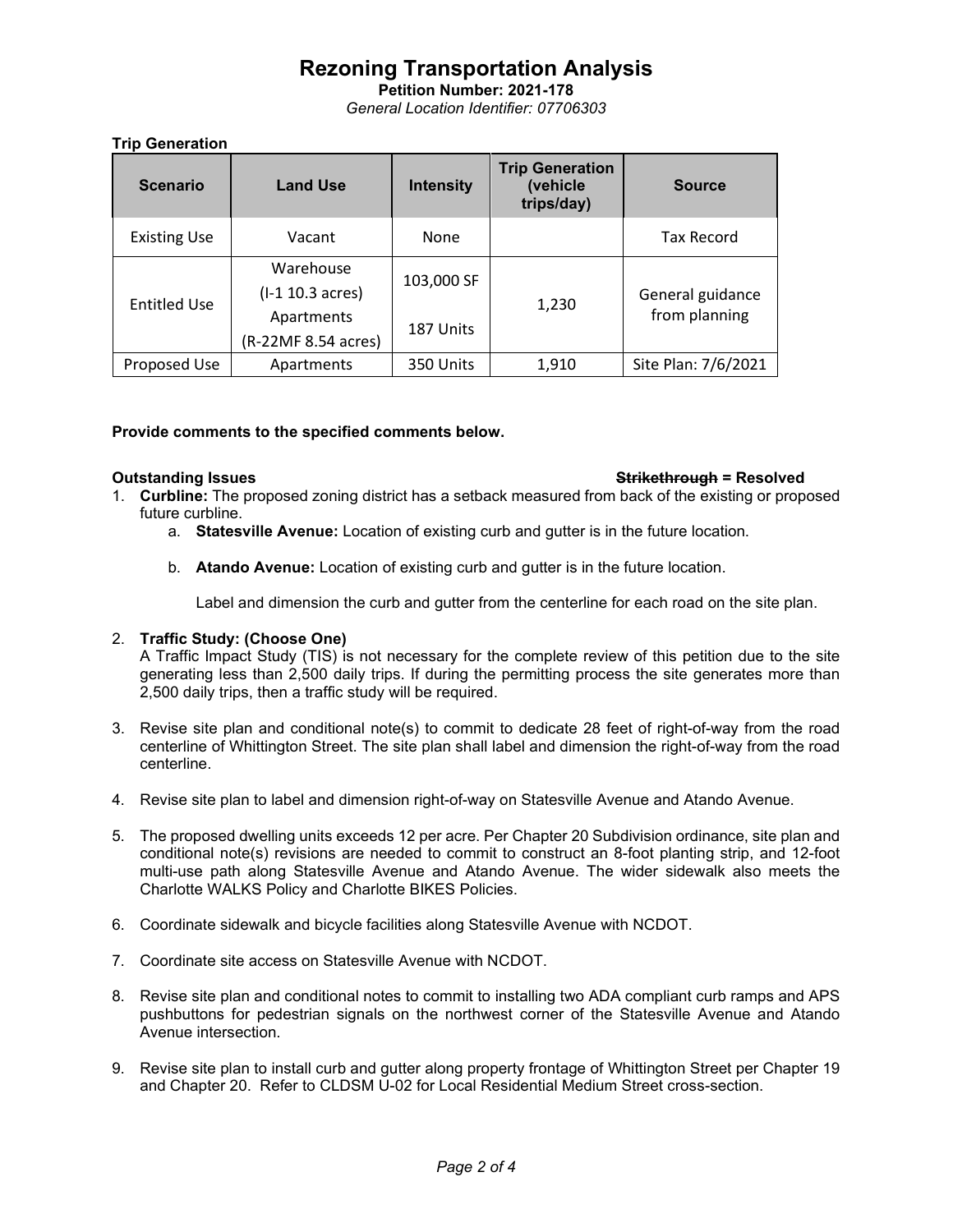**Petition Number: 2021-178** *General Location Identifier: 07706303*

- 10. Revise site plan and conditional note(s) to commit to construct an 8-foot planting strip, and 6-foot sidewalk on Whittington Street per Chapter 19. The site plan shall label and dimension both items from the back of curb and gutter and road centerline.
- 11. Revise site plan and conditional note(s) to commit to installing a local residential median street per CLDSM U-02 (**Request**) or a 12-foot multi-use path (**Required**) connecting Whittington Street to Julia Avenue.



12. Dedicate greenway easement for future Irwin Creek Greenway. Coordinate with Mecklenburg County Parks and Rec for location of easment. In addition, coordinate with County on easement dedication for greenway spur to JT Williams Montessori School from future Irwin Creek Greenway.



- 13. A site plan note(s) specifying dedication and fee simple conveyance of all rights-of-way to the City before the site's first building certificate of occupancy is issued as needed. CDOT requests rights-ofway set at 2' behind back of sidewalk where feasible.
- 14. A site plan note specifying that all transportation improvements will be approved and constructed before the site's first building certificate of occupancy is issued as needed. The petitioner may phase